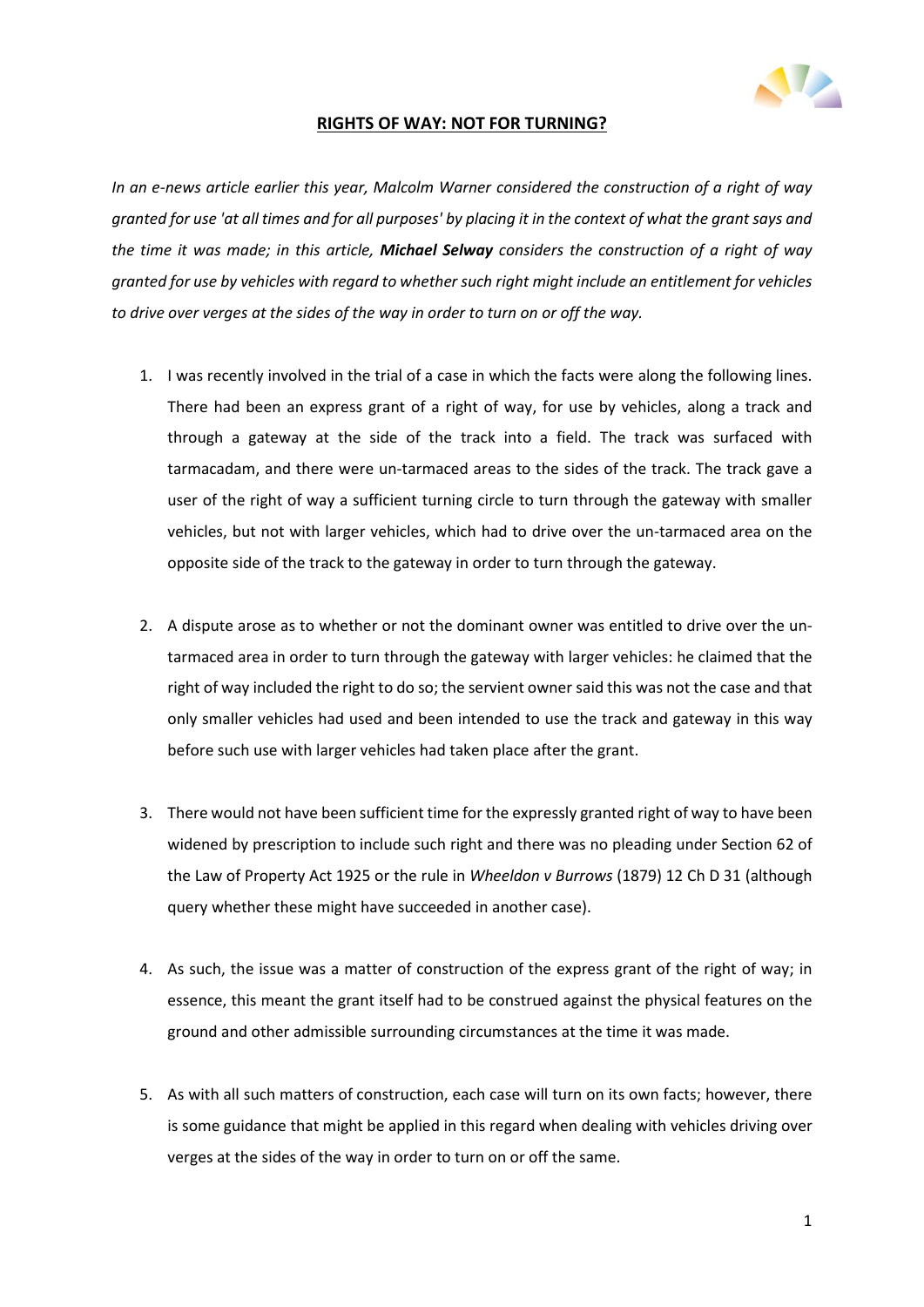

- 6. Before looking at such guidance, however, it is worth noting the related issue of 'swing space' (or 'elbow room'): that is, where there is a right of way for use by vehicles along a track, whether there is an entitlement for the bodies of the vehicles - especially larger vehicles - to swing out over the edge of the track when driving along it.
- 7. It is clear that there is no automatic entitlement to 'swing space' ancillary to a right of way; in *Minor v Groves* (1997) 80 P&CR 136, at p. 143, the Court of Appeal said that:

*I know of no principle of law which precludes the owner of land from building right up to the boundary of his land. If this land abuts on a right of way, building right up to the edge of his*  land does not interfere with the right of way. It is of course true that if he leaves the land *unbuilt on, it may be that vehicles properly using the right of way may from time to time be able to deviate onto the adjoining land and temporarily trespass upon the land by driving over it, or commit a technical trespass by permitting part of the superstructure of the vehicles to intrude into the airspace over the adjoining land. But they have no right to do so. In the case of dispute, in my judgment, the dominant owner has no cause for complaint if he is restricted in his user of the way to the exact width of the way.*

8. However, as a matter of construction in a particular case, a right of way might include an entitlement to 'swing space'; in *Oliver v Symons* [2012] EWCA Civ 267; [2012] 2 EGLR 9, at paras. [41]-[42], the Court of Appeal said that:

*41. ... That is not to say that it could never be the case that a purposive interpretation of an express grant, having regard to the purpose for which the right was granted, could justify a construction extending the width of a track beyond its physical dimensions. But, in my view, before the court could consider this possibility there would need to be cogent evidence that a narrower construction, concentrating on the physical features of the land, would not achieve the objective which the parties must have intended. In this case there is evidence that some agricultural machinery can use the track without difficulty.*

*42. Further, there is no evidence, for example, that the construction of the judge renders the right of way any less efficacious than it was when originally granted, or that it means that vehicles which then habitually used the track can no longer do so. It seems to me that evidence*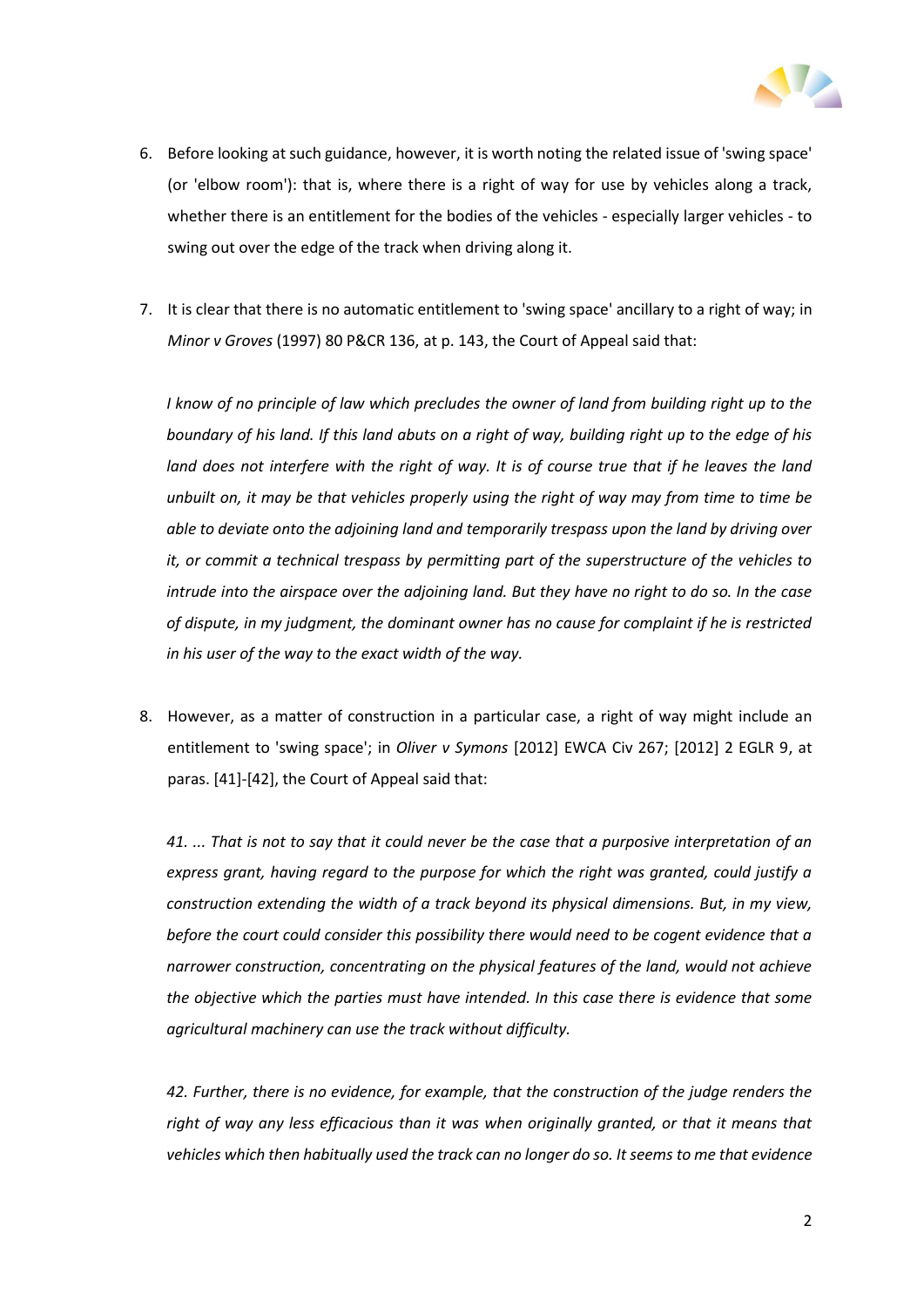

*of that kind would be the minimum required before the submissions of the appellants could hope to gain any traction.*

- 9. It is also worth noting some other related issues, mentioned in *Gale on Easements* (19th Edition), at paras. 9-108 to 9-117, including that - at least, subject to any matters of construction affecting the same - a right of way (i) does carry a right to have the way unobstructed vertically to such height as is reasonable, but (ii) may not carry a right to have visibility splays at the junction between the way and a highway.
- 10. Returning to the guidance that might be applied when construing grants of rights of way with regard to vehicles driving over verges at the sides of the way in order to turn on or off the same: in *Oliver v Symons*, at paras. [43]-[44], the Court of Appeal dealt with an argument about this - referring to it as 'verge space' - and said as follows:

*43. ... The argument was that it is inevitable that there will be some situations where the wheels will swing onto the grass verge, and that this must have been the case at the time of grant. I would accept that if this could be established in fact, there would be a powerful case for saying that the parties must have intended that the right should, at the points where the swing was inevitable, include the track made by the wheels of the vehicles.*

*44. However, it seems to me that there are two difficulties with this submission. The first is that if the vehicles regularly widened the track in this way, one would expect to see that reflected in the worn track itself, which identifies the contours of the right of way. In other words, the physical features on the ground would already have allowed for swings of this nature. But even if it is said that the vehicles are used too infrequently to mark out the track in that way, there would need to be evidence before the court that this was a practical problem, identifying precisely at what points on the track the difficulties arose and how much verge would be required. That may justify a widening of the right of way at those points. There was no such evidence before the judge...*

11. In *Oliver v Symons*, as there was none of the requisite evidence, the finding that the right of way in that case did not include 'verge space' was upheld.